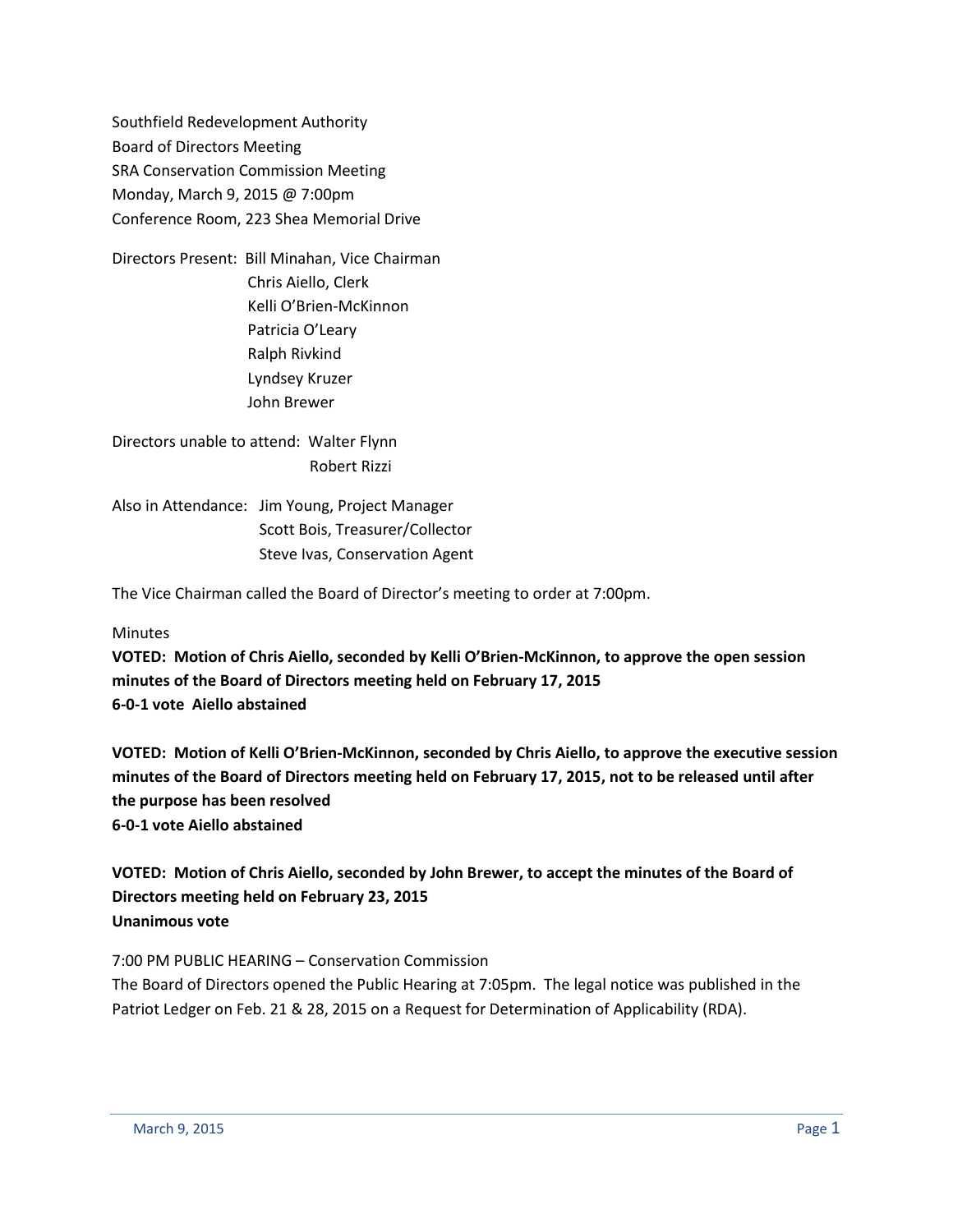Mr. Gene Crouch, VHB, presented the RDA application on behalf of Pulte Homes of New England LLC. He identified the Transit Village project location, proposed demolition work, the large wetland complex, and the four former NAVY buildings, paved areas and utilities to be removed. A portion of the demolition (one building) would occur within the 100 ft. buffer zone to Bordering Vegetated Wetlands. Temporary erosion controls would be installed to protect the adjacent wetland resource areas and all debris created by the demolition would be removed from the work site.

Mr. Rivkind was informed that the former NAVY structures were located within the Transit Village footprint.

Mr. Ivas indicated that the measures taken to protect the wetlands were adequate, and recommended the SRA Conservation Commission issue a Negative-3 Determination of Applicability with conditions, for the installation of erosion controls, approved by SRA, prior to the start of demolition activities. The Board was informed that the Natural Heritage and Endangered Species Program received a copy of the RDA application, and that all demolition work would occur outside the limits of NHESP habitat protected areas.

### PUBLIC COMMENT

Lenore White, Independent Wetlands Observer, stated she requested the application be sent to NHESP because the text in the RDA application noted that the proposed work was adjacent to or within habitat areas of rare species and rare wildlife. Ms. White also requested that hay bales and silt fence be installed directly in the rear of one structure because of the very steep slope into wetlands, and that the area be continually monitored to ensure that the erosion controls were working property during the demo work.

Mr. Brewer was informed that all the conditions discussed would be included on the authorization form. **VOTED: Motion of Ralph Rivkind, seconded by Lyndsey Kruzer, to close the Public Hearing Unanimous vote**

The Public Hearing closed at 7:10pm

### Board Measure 15-003

**VOTED: Motion of Kelli O'Brien-McKinnon, seconded by Chris Aiello, to approve the Request for Determination of Applicability dated February 2015 submitted by Pulte Homes of New England, LLC for demolition activities at the Transit Village project, and to issue a Negative-3 Determination with conditions for erosion controls approved in writing prior to the start of activities, continued monitoring with written reports on erosion control effectiveness, and upon approval from NHESP. Unanimous vote**

### FY15 Supplemental Budget

The Board reviewed the FY15 Additional Appropriation Request of \$443,500 and the five (5) departments impacted with increased operational expenses: Board of Directors, DPW, Legal, Pension & Benefits and Education.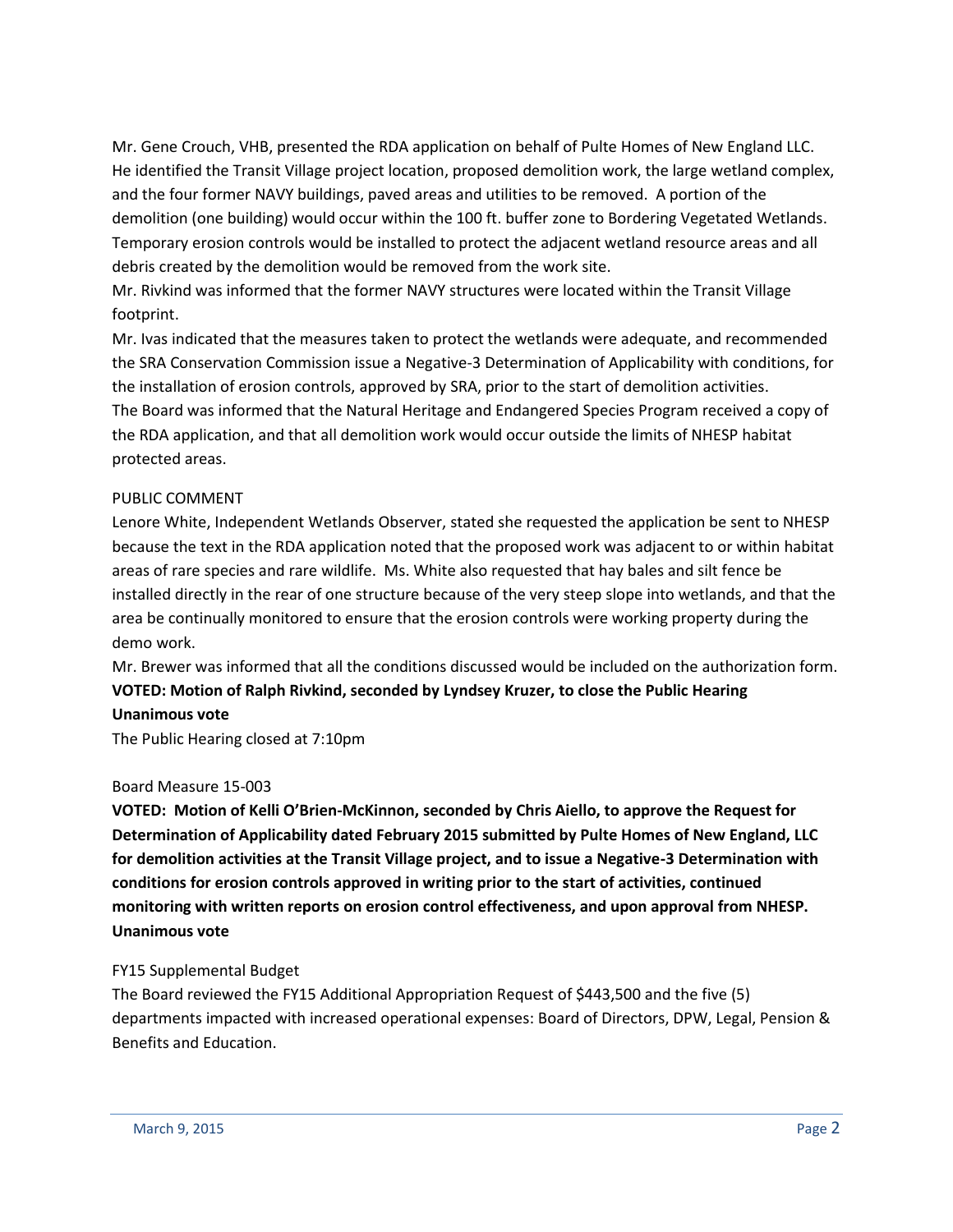Many of the increases were related to the legislative changes and implementation. Discussion outlining the requested appropriations ensued. The SRA would now be responsible for providing DPW services through June 2015 for items such as street lighting, grounds maintenance and snow removal. Snow removal costs exceeded more than \$150k since January. Mr. Minahan inquired about the SRA applying for emergency reimbursement from the State.

The Board was reminded that the Tax Plan included reference to MOA's for reimbursement of services provided by the Towns from January - June 2015. Police and Fire Service costs were already included in the FY15 Budget as well as Education. An increase for education was requested for costs associated with a Special Education student. Ms. Kruzer was informed that as long as revenue exceeded expenses any unexpended funds would fall to free cash certification in the following year.

Legal expenses were discussed. Ms. Kruzer stated additional control of legal expenses was needed. She was informed that Counsel has been advised to provide a budget and scope for future tasks; if additional funds were required the request would come to the Board. Mr. Rivkind asked to see the February legal bill before it was entered into the warrant process.

Mr. Rivkind was informed that the tax levy was \$200K less than Fiscal Year 2014 resulting in a reduced residential and commercial tax rate. The Treasurer/Collector outlined the balanced FY15 budget including revenue sources and how the data fed into the recap sheet for calculation of the tax rate.

### Board Measure 15-004

**VOTED: Motion of Lyndsey Kruzer, seconded by John Brewer, that the Southfield Redevelopment Authority raise and appropriate the sum of \$443,500 to provide for the increase in operation expenses for fiscal year 2015 in accordance with the attached worksheets Unanimous vote**

## 7:05 PUBLIC HEARING – TAX CLASSIFICATION

# **VOTED: Motion of John Brewer, seconded by Kelli O'Brien-McKinnon, to open the Public Hearing Unanimous vote**

## The Public Hearing opened at 7:30pm

The Board was informed that the legal notice was published in the Patriot Ledger, and that the SRA Board of Assessors met and recommended a tax shift of 1.42%.

The Treasurer reviewed the FY15 Tax Recap Sheet, noting increased values and decreased expenses (as compared to last year) resulting in a tax rate of \$11.39 for Residential and \$22.12 for

Commercial/Personal Property. This equated to a residential savings of \$2.08 from last year's tax rate and \$8.61 from last year's commercial rate. Ms. Kruzer was informed that the reduced residential tax rate equaled about \$800 in savings on a residential valuation of \$400K.

### PUBLIC COMMENT

Mr. McKinney, Weymouth CFO, was informed that the Advisory Board was unable to provide a budget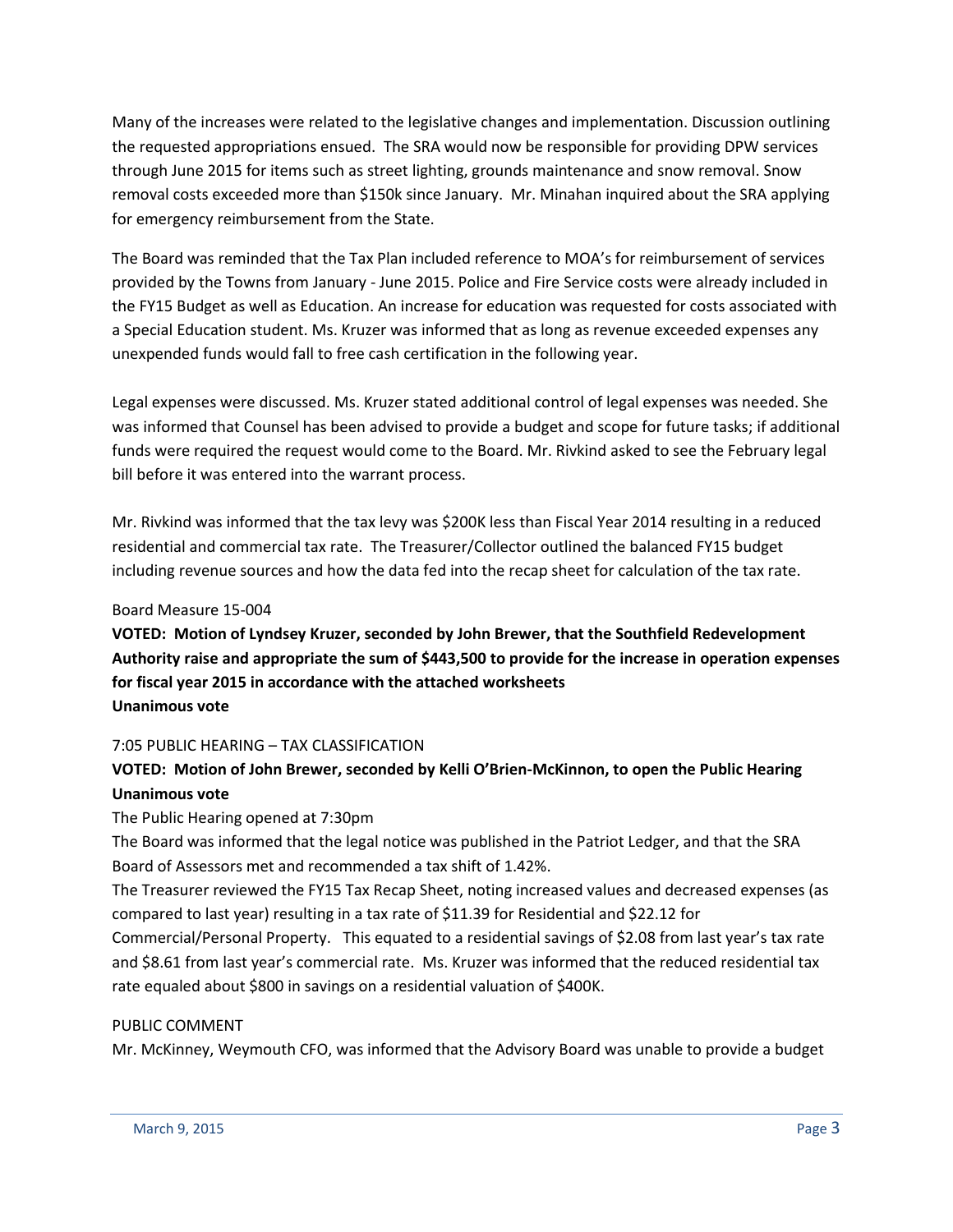recommendation because they didn't have a quorum, but the Board of Directors needed to go ahead and approve the Budget in order to set a tax rate and submit the FY15 Tax Recap to MA DOR.

Mrs. Parsons, Rockland, noted the meeting was being recorded for WRPS. She was informed that the Southfield Tax Rate (added to the Town's tax rate) would occur in FY16.

Mr. Rivkind stated that LNR's commercial parcels were not developable because they were not serviced by a road. He felt the Board should leave the residential rate as is and give the developer, whom he felt had been over assessed for the last couple of years, a break for a year.

Mr. Aiello and Ms. Kruzer agreed that LNR benefited from the savings on the residential tax rate and the commercial rate.

Mrs. Parsons, Rockland, stated that LNR had commercial property all along Shea Memorial Drive and all of it was serviced by a public roadway.

Mr. Hart, Rockland, stated that assessed valuations were based on the property's accessibility to build. Mr. Barry, Starwood, stated that was not true; abandoned NAVY buildings in Southfield had excessive valuations, which was the reason for the ATB cases, that it was inconsistent with surrounding towns. He further stated that LNR/Starwood would settle that issue in tax court.

The Vice Chairman stated it was not the Board of Director's job to determine assessed values. The Treasurer/Collector informed the Board that a representative from DOR Division of Local Services recently reviewed every Southfield parcel and value, that the SRA had to work with those certified values, that any land owner had the right to file abatements, and that LNR has filed abatements and appealed every parcel they owned regardless of condition or value every year since FY13.

**VOTED: Motion of John Brewer, seconded by Chris Aiello, to close the Public Hearing Unanimous vote**

The Hearing closed at 7:50pm

### Board Measure 15-005

**VOTED: Motion of Chris Aiello, seconded by Lyndsey Kruzer, that this meeting was noticed by publication in the Patriot Ledger on Feb. 21 & 28, 2015. The meeting having been duly noticed, the Board of Directors approved the recommendation of the Board of Assessors to set a tax split for FY2015 with a shift of 1.42%, with no Residential or Small Commercial Exemption. In addition, the revenue sources as identified in the FY15 RECAP form is hereby approved. 6-1 vote Rivkind opposed**

Ms. O'Leary was informed there was no update on Weymouth's Service Agreement.

The Treasurer provided a brief outline of the mechanics involved in adding a Southfield tax rate to Town tax bills; noted the urgency of identifying the responsible party for future Parkway maintenance; and he recommended, prior to the close of FY15, that the Board appropriate \$324K from free cash to restore the Stabilization Fund.